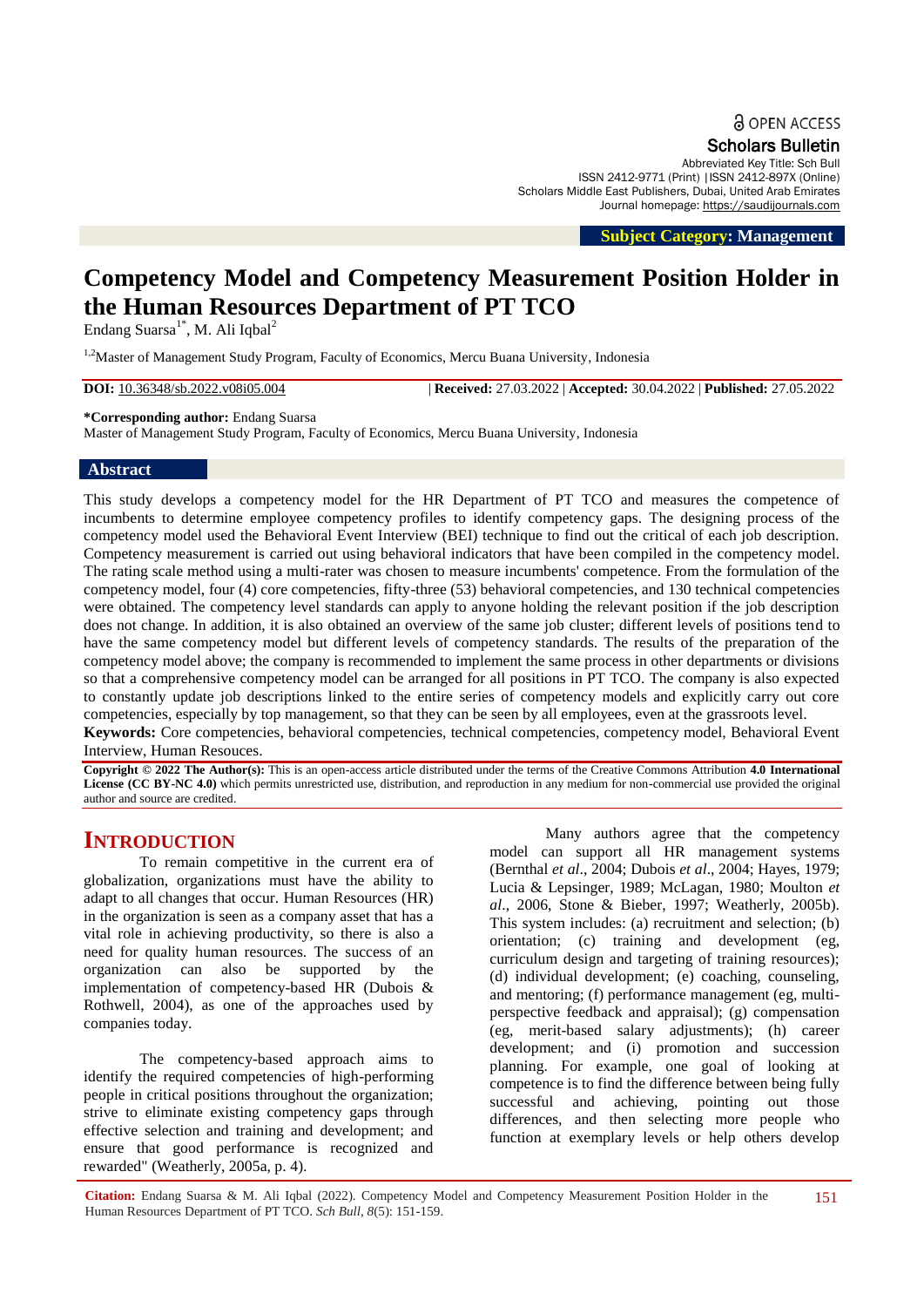those abilities (Dubois *et al*., 2004)., 2005; Lawler, 1994)

Lucia and Lepsinger (1999) describe four main benefits of competency-based HR systems.

- 1. Competency-based HR systems allow a focus on relevant skills and behaviors. When individuals understand what it takes to succeed, they are better able to make decisions about training and development. Individuals are encouraged to be more active in their development.
- 2. Competency-based HR system ensures the alignment of training and development. The focus on training and development aligns with what is essential to the organization. A well-constructed competency model describes the effectiveness of work behavior towards work that supports the organization's strategic direction. Thus, HR can develop programs to meet future organizational needs.
- 3. Competency-based HR system utilizes training and development effectively. This approach eliminates the notion that organizations should focus on finding scarce resources, so that time and money can be used more effectively and efficiently.
- 4. A competency-based HR system provides a framework for bosses and coaches. The clarity and specificity of the competency model give the supervisor and coach a shared picture of what it takes to succeed and a picture of constructive feedback.

This system has become a strategy for HR practitioners because it allows them to focus on HR development on factors that can directly contribute to organizational success (Raising the Bar, 1996; Dubuis & Rothwell *et al*., 2004).

PT TCO is a leading provider of surface solutions, luxury vinyl flooring, and hardware furniture products for commercial and residential customers throughout Indonesia. As one of the largest manufacturers of High-Pressure Laminate (HPL) in Southeast Asia, Reaching 80% of HPL production in Indonesia (Kertawacana, 2007), PT TCO realizes that one of the keys to the company's success is HR, as a source of excellence that can provide benefits for the company. Realizing this, PT TCO is currently in the process of developing a competency-based HR system. Gradually with the implementation of this system, PT TCO is expected to have better quality human resources management so that in the future, the company will consist of individuals who are competent and able to support the success of the organization.

Since the establishment of this company, revolution and reorganization have only been carried out in 2018, and it is only in the last 3 (three) years that the work division it owns has undergone a significant overhaul, including the management of its human resources. One of the divisions that also experienced revolution and reorganization was the HR division. Initially, the HR division was merged with the General Affairs, Legal, and Procurement divisions. With a team of fewer than ten people who handle all the work. Then in 2017, it was split into two separate divisions: HR & GA and Legal & Procurement. Each division also enriches its human resources by recruiting significant numbers of new employees with relatively high competency standards. Organizational enrichment in the internal divisions is also carried out by VPs in other divisions and is still running today. Currently, the number of positions and jobs continues to increase progressively. There are always new positions and jobs every quarter. It requires the HR division to continue adapting and developing the organization in an agile manner but must remain strong.

In order to be able to meet the demands of work in an HR division that is increasingly complicated with increasingly heavy roles and responsibilities, each member of the HR division must, of course, have a particular set of skills and unique competencies so that the HR division can run side by side with other divisions and other industry competitors. With the complications in different jobs and the risk of each being quite significant, standardization in the competency model in each position is needed so that when a reorganization of the officeholders is carried out one day, there will be no difference in the quality of performance with different officeholders. In addition, competency model standards can also be used as a basis for carrying out any organizational development, such as being the basis for the preparation of modules and curriculum for HR training and development, the basis for determining assessment tools in conducting recruitment and selection, the basis for determining incentives, bonuses, allowances, salary increases, succession plans, Retention strategies.

The list of competencies currently in effect is only in the form of a list of competencies without any description of competencies in the form of standard models and evaluation indicators, so that practically it cannot be used as a reference in carrying out any measurable HR activities. Employee evaluation is carried out with pure reference to performance or achievement of work targets so that HR cannot identify any competency gaps between actual and ideal competencies. It indicates the need as soon as possible to build an integrated competency system/model up to assessment indicators and measurement methods so that actual employee competency profiles can be obtained that organizational development plans can then be determined.

# **METHODOLOGY**

This study uses a qualitative and quantitative approach. A quantitative approach is used to prepare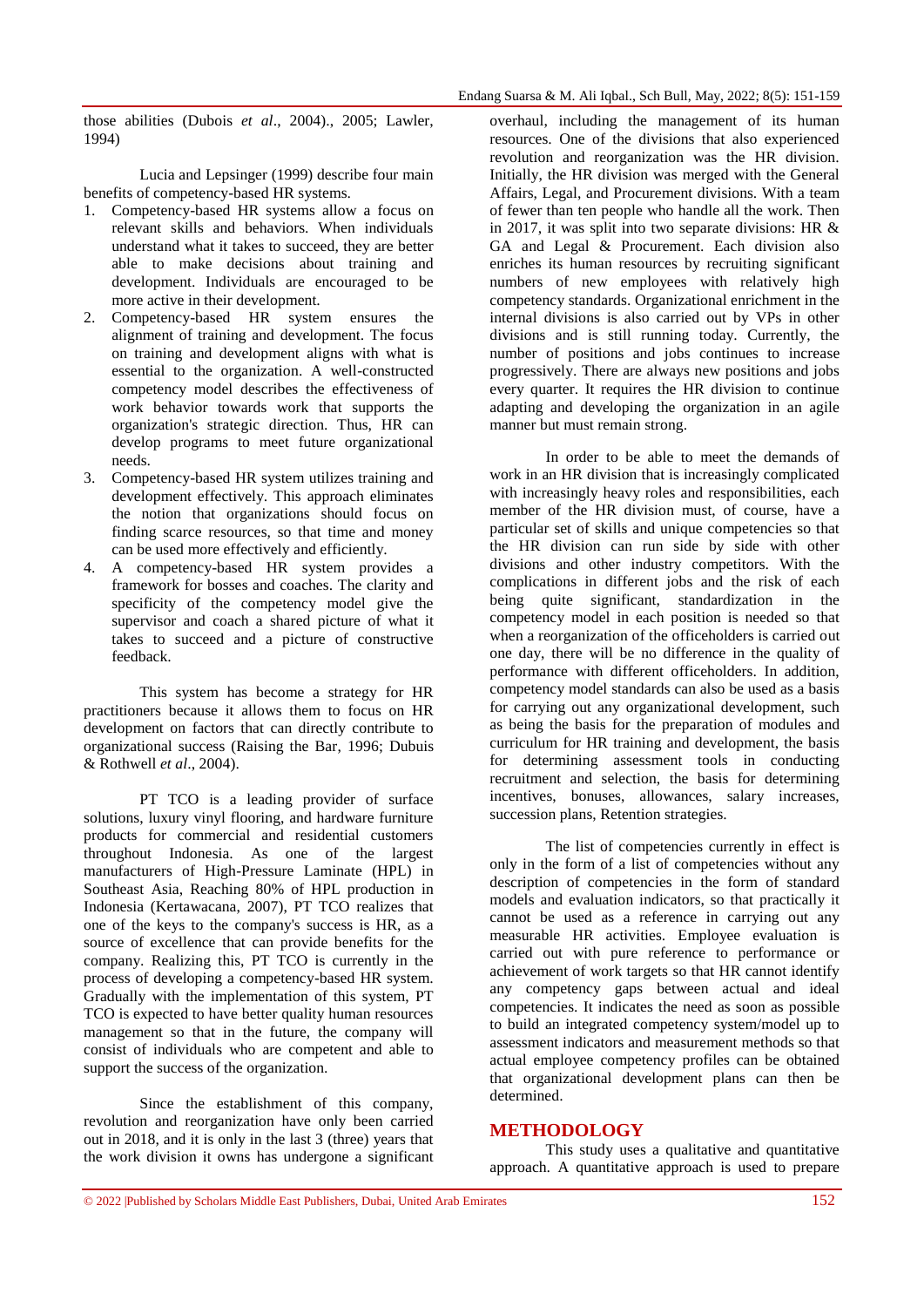competency measurement tools, while a qualitative approach is used to prepare competency models.

Measurements were made to all job holders in the HR department of PT TCO using the 1-degree feedback measurement method. This competency measurement involves oneself, and the employee's supervisor is measured. Respondents were also selected using the total population sampling method or saturated sample. In this case, the respondents are all position holders in the Human Resources department of PT TCO.



Sources: ……………….

In the stage of compiling the competence of the HR Department at PT TCO, the author refers to the stages of compiling a competency model based on Spencer & Spencer (1993) and Sanghi (2007), which is described in Chart 2.1.

In the Initial Stage, discussions were held with the company, which resulted in a competency model coverage consisting of soft competence & technical competence, referring to the competency category from Shermon (2004). In this stage, assessment objectives are also set, and secondary data collected from the company includes company profile, HRGA organizational structure, and job descriptions.

The second stage of compiling competencies is called the Identification Stage, where competency identification is carried out by collecting data using the Behavioral Event Interview (IDX) interview technique for all position holders.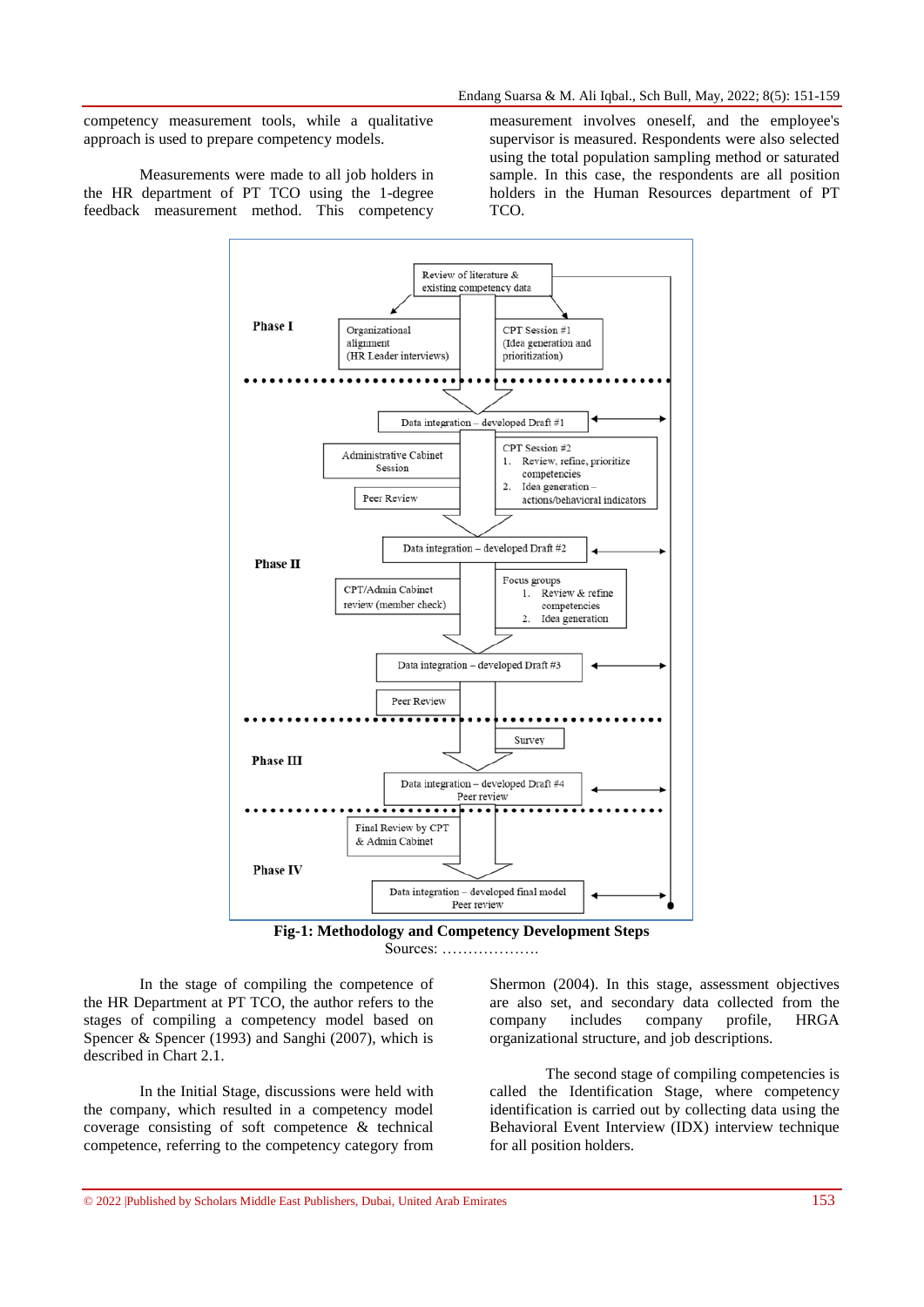| <b>Table-1: Level of Interest</b> |                                                                                    |  |
|-----------------------------------|------------------------------------------------------------------------------------|--|
| Level                             | <b>Remarks</b>                                                                     |  |
|                                   | Behavior that is not related to overall performance satisfaction.                  |  |
|                                   | Behavior is not really related to overall performance satisfaction.                |  |
|                                   | Behaviors that are slightly related to overall performance satisfaction            |  |
|                                   | These behaviors are related but less important to overall performance satisfaction |  |
|                                   | This behavior is important for overall performance satisfaction                    |  |
|                                   | This behavior is very important for overall performance satisfaction               |  |

The next stage of compiling competencies is the Analysis Stage, where the researcher formulates a competency dictionary from the results of the analysis of data collection from the previous stage and discusses it with the company.

The research also includes grouping the indicators that appear based on critical incidents according to the competency aspect, discussing the list of competencies obtained and the level of competency interest with the company (see table 1). Drawing up competency definitions, leveling, and behavioral indicators for each level and determining the minimum standard of competency proficiency level (see table 2) by referring to the results of the IDX & reviewing the competency dictionary that has been validated while still adjusting to conditions in the company. The results of this analysis phase are then validated and finalized until the company approves them.

| Level          | <b>Proficiency</b> | <b>Description</b>                                                                                         |
|----------------|--------------------|------------------------------------------------------------------------------------------------------------|
|                | Exposed            | Have some knowledge but little or no experience in practicing it.                                          |
| 2              | Development        | Have experience to practice with supervision direction                                                     |
|                | Proficient         | Have substantial knowledge and can apply it without supervision                                            |
| $\overline{4}$ | <b>Mastery</b>     | Have extensive knowledge, can apply it well in complex situations and can provide<br>supervision of others |
|                | Expert             | Having the recognition to be able to influence the contribution of the knowledge possessed                 |

# **RESULT & DISCUSSION**

The HR Department competency model at PT. TCO obtained four core competencies and 60 behavioral competencies and was equipped with 130 technical competencies. Each competency is equipped with a definition of competence, leveling, behavioral indicators, and the level of importance and the minimum standard of competency proficiency level for each position.

#### *Core Competency*

- 1. Trust.
- 2. Accountability.
- 3. Commitment.
- *4.* Ownership.

#### *Behavioral Competency*

From the results of compiling the competency model, 53 behavioral competencies were produced for positions in the HRGA Department of PT. TCO, as can be seen in the following table.

| <b>Accountability</b>          |                                 | <b>Adaptability</b>          |
|--------------------------------|---------------------------------|------------------------------|
| Ambition                       | Assertiveness                   | <b>Attention to Detail</b>   |
| <b>Business Orientation</b>    | Coaching                        | Commercial Power             |
| Conduct                        | <b>Conflict Management</b>      | <b>Controlling Progress</b>  |
| Cooperation                    | Courage                         | Creativity                   |
| <b>Customer Orientation</b>    | Decisiveness                    | Delegating                   |
| Developing Employees           | Discipline                      | Energy                       |
| Flexible Behavior              | Focus on Quality                | Forming Judgement            |
| Identification with Management | Independence                    | Initiative                   |
| Innovative                     | Insight                         | Integrity                    |
| Leadership                     | Learning Ability                | Listening                    |
| Managing                       | Need to Achieve                 | Negotiating                  |
| Networking                     | <b>Organization Sensitivity</b> | Perseverance                 |
| Persuasiveness                 | Planning and Organizing         | <b>Political Sensitivity</b> |
| Presenting                     | Problem Analysis                | <b>Result Oriented</b>       |
| Self Development               | Sensitivity                     | Sociability                  |
| <b>Social Awareness</b>        | <b>Stress Management</b>        | Verbal Expression            |
| Vision                         | Workmanship                     | Written Expression           |

**Table-3: Behavioral Competencies Departement HRGA PT TCO**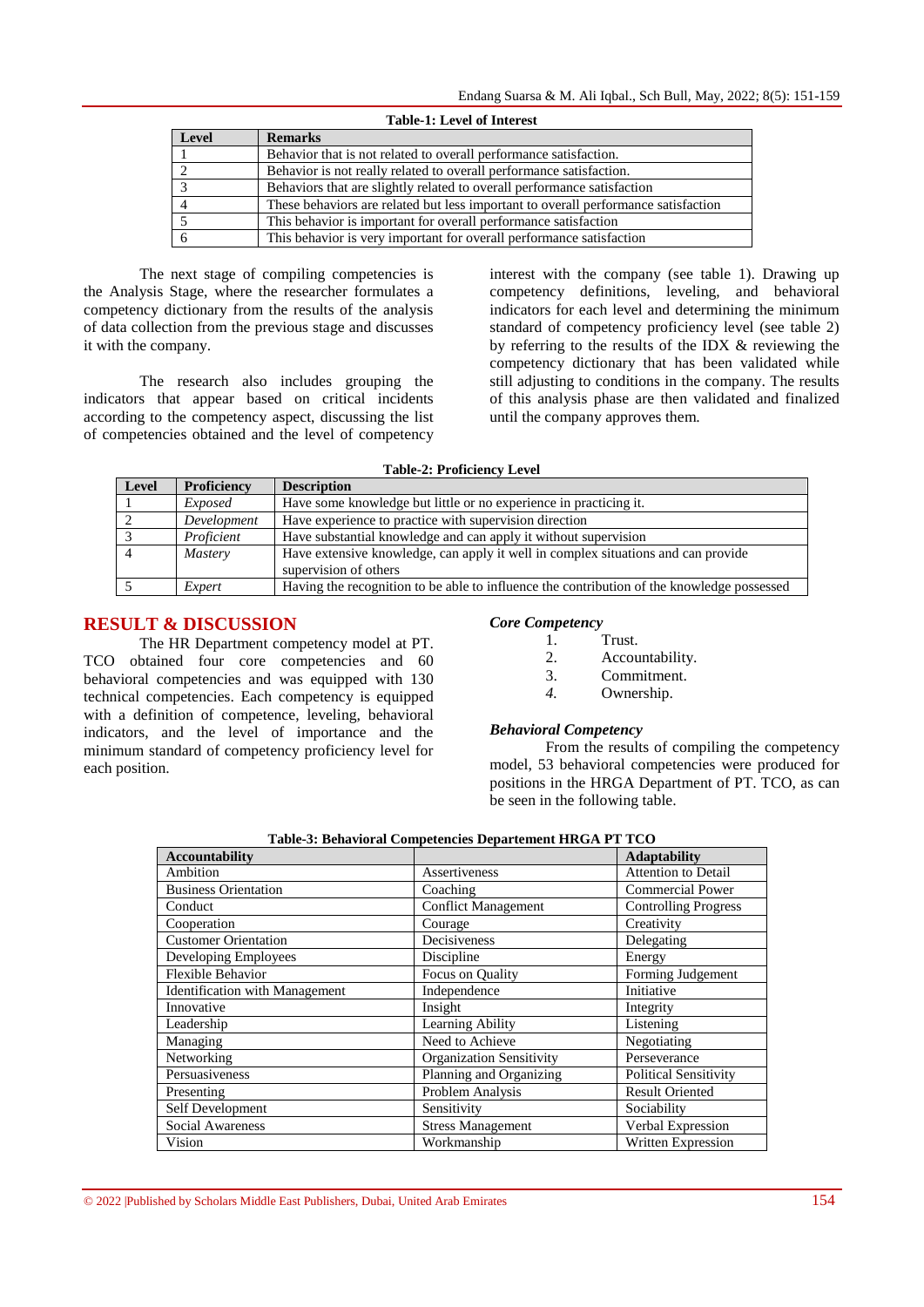#### *Technical Competency*

In addition to behavioral competencies, to support work as HR, technical expertise regarding the scope of HR is needed to complete the duties and responsibilities of the work correctly. There are 130 technical expertise held positions in the HRGA Department of PT. TCO. Every position owns not have all technical skills. The demands are adjusted to the roles and responsibilities of each position, which are also discussed with the company. Of the 130 technical competencies, 104 are technical competencies for the HR division based on the Decree of the Minister of Manpower and Transmigration of the Republic of Indonesia Number 307 of 2014 concerning Stipulation of Indonesian National Work Competency Standards for the Category of Professional, Scientific and Technical Services Main Group of Head Office Activities and Management Consulting in the Field Human Resource Management. Meanwhile, 26 competencies for the GA division were compiled through Interviews and FGDs with HR Leaders and GA Managers on the previous Job Analysis.

These technical skills can be seen in the table below.

| Tabel-5: Technical Competency List Departement HRGA PT TCO |  |  |  |  |
|------------------------------------------------------------|--|--|--|--|
|------------------------------------------------------------|--|--|--|--|

|                 | <b>Technical Competency</b>                                                                   |
|-----------------|-----------------------------------------------------------------------------------------------|
| 1               | Formulate HR Management Strategies and Policies that are aligned with Organizational Strategy |
| 2               | Evaluating the Effectiveness of HR Management Strategies and Policies                         |
| 3               | Formulating Organizational Policies in line with HR Management Strategy                       |
| $\overline{4}$  | Designing a Model/Organizational Structure                                                    |
| 5               | Compile Job Description                                                                       |
| 6               | Determining the Need for Workers                                                              |
| 7               | Develop a Plan to Meet Organizational Needs for Workers                                       |
| 8               | Making a Prospective Recruitment Plan                                                         |
| 9               | Carrying out the Search for Prospective Worker Sources (Recruitment)                          |
| $\overline{10}$ | <b>Selecting Prospective Worker Application Documents</b>                                     |
| 11              | Carrying out the Selection Process for Prospective Workers                                    |
| 12              | <b>Conduct an Assessment of Selection Results</b>                                             |
| $\overline{13}$ | Making Job Offers to Prospective Workers                                                      |
| $\overline{14}$ | Doing Worker Placement                                                                        |
| 15              | Carrying out the Orientation Program                                                          |
| $\overline{16}$ | Formulating Organizational Needs that are aligned with Organizational Strategy                |
| $\overline{17}$ | Formulating Organizational Problems                                                           |
| 18              | Arrange Interpersonal Intervention                                                            |
| 19              | Designing Technological Interventions                                                         |
| 20              | <b>Arranging Structural Interventions</b>                                                     |
| $\overline{21}$ | Developing Worker Management Interventions                                                    |
| $\overline{22}$ | <b>Conducting Organizational Development Needs Assessment</b>                                 |
| 23              | Conducting Change Interventions in Organizations                                              |
| $\overline{24}$ | Conducting Behavior Change Evaluation                                                         |
| $\overline{25}$ | Evaluating the Results of Change Interventions in the Organization                            |
| 26              | Designing a Competency Model                                                                  |
| 27              | <b>Compile a Position Competency Map</b>                                                      |
| 28              | <b>Evaluating Updating Work Competency Standards</b>                                          |
| 29              | Designing Competency Measurement Methods                                                      |
| $\overline{30}$ | Formulating Organizational Cultural Values                                                    |
| $\overline{31}$ | Implementing Organizational Culture to All Work Units and Individuals                         |
| $\overline{32}$ | Aligning Learning and Development Strategy according to Organizational Strategy               |
| 33              | <b>Identifying Competency Gaps</b>                                                            |
| $\overline{34}$ | Identifying Competency Needs through Track Record of Employee Development                     |
| $\overline{35}$ | Designing Learning and Development Programs                                                   |
| 36              | Designing an Independent Learning and Development Program                                     |
| 37              | <b>Budgeting for Learning and Development Programs</b>                                        |
| 38              | Carrying out Learning and Development Activities                                              |
| $\overline{39}$ | Evaluating the Implementation of the Overall Learning and Development Program                 |
| 40              | Developing Talent Management Strategy                                                         |
| 41              | Develop Standard Operating Procedures for Implementing Talent Management                      |
| 42              | <b>Determining Talented Workers</b>                                                           |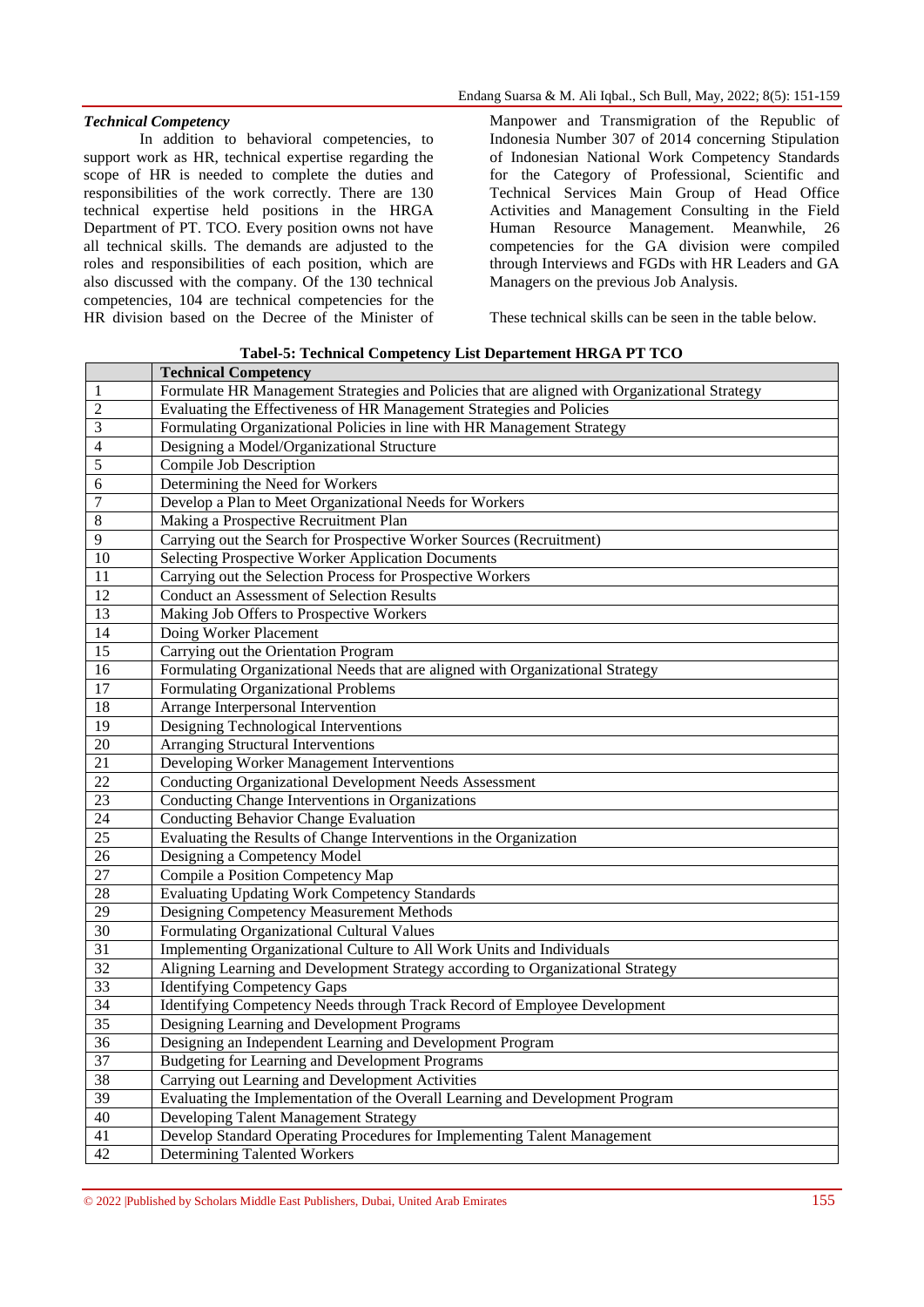|                 | <b>Technical Competency</b>                                                                          |
|-----------------|------------------------------------------------------------------------------------------------------|
| 43              | Developing Talented Workers                                                                          |
| 44              | Developing Succession Management in Organizations                                                    |
| 45              | Implementing a Succession Management Program                                                         |
| 46              | Matching Talented Employees to Destination Positions                                                 |
| 47              | <b>Conducting Talent Management Evaluation</b>                                                       |
| 48              | Evaluating the Implementation of the Succession Program                                              |
| 49              | Aligning Career Management Strategy with Organizational Strategy                                     |
| 50              | <b>Creating Career Management Systems and Procedures</b>                                             |
| $\overline{51}$ | Mapping Individual Potential and Competence                                                          |
| $\overline{52}$ | Develop a Career Development Implementation Plan                                                     |
| 53              | <b>Implementing Career Development</b>                                                               |
| $\overline{54}$ | Carry out Career Management Evaluation                                                               |
| $\overline{55}$ | Develop Performance Management Strategy                                                              |
| 56              | Develop Performance Management Policy                                                                |
| $\overline{57}$ | Develop Standard Operating Procedures for Performance Management                                     |
| $\overline{58}$ | Managing Performance Indicator Formulation Process                                                   |
| $\overline{59}$ | Managing the Monitoring Process of Worker Performance Achievement                                    |
| 60              | Managing the Performance Appraisal Evaluation Process                                                |
| 61              | Managing the Performance Feedback Process                                                            |
| 62              | Designing Follow-up on Performance Assessment Results                                                |
| 63              | Develop Remuneration Strategy at Organizational Level                                                |
| 64              | Designing Remuneration Policy at Organizational Level                                                |
| $\overline{65}$ | Develop Remuneration Standard Operating Procedures at the Organizational Level                       |
| 66              | Determining the Job Evaluation Method                                                                |
| 67              | Carrying out Job Evaluation                                                                          |
| $\overline{68}$ | Develop Wage Structure and Scale at the Organizational Level                                         |
| 69              | Develop a System for Determining Workers' Wages at the Organizational Level                          |
| 70              | Develop a System of Benefits and Benefits at the Organizational Level                                |
| 71              | Developing Incentive Programs at the Organizational Level                                            |
| 72              | Prepare Remuneration Budget at Organizational Level                                                  |
| 73              | Building Employee Engagement at the Organizational Level                                             |
| 74              | Implementing a Balance between Work and Social Life of Workers at the Organizational Level           |
| $\overline{75}$ | Conducting Employee Satisfaction and Engagement Survey at Organizational Level                       |
| 76              | Building Harmonious Communication with Employees at the Organizational Level                         |
| 77              | Handling Worker Complaints at the Organizational Level                                               |
| 78              | Developing the Role of Line Positions in Performing the HRM Function                                 |
| 79              | Developing Good Industrial Relations Design                                                          |
| 80              | Building an Industrial Relations Strategy at the Organizational Level                                |
| 81              | Implementing the Fulfillment of Workers' Normative Rights                                            |
| $\overline{82}$ | Implementing Work Relations in accordance with the Laws and Regulations                              |
| 83              | Making an Employment Agreement                                                                       |
| 84              | Making Company/Employment Regulations at the Organizational Level                                    |
| 85              | Making Collective Labor Agreements at the Organizational Level                                       |
| 86              | Handing over Part of the Work Implementation to Other Companies                                      |
| 87              | Implementing Worker Discipline Actions at the Organizational Level                                   |
| $\overline{88}$ | Implementing the Termination Process at the Organizational Level                                     |
| 89              | Implement an effective Industrial Relations Dispute Resolution Mechanism                             |
| $\overline{90}$ | <b>Handling Strikes</b>                                                                              |
| $\overline{91}$ | Evaluating the Condition of Industrial Relations at the Organizational Level                         |
| 92              | Establishing Institutional Cooperation with Employers' Organizations and/or Government Agencies      |
| 93              | Building Harmonious Industrial Relations with Workers' Representatives or Trade Unions/Labour Unions |
| $\overline{94}$ | Managing Bipartite Cooperation Institutions                                                          |
| $\overline{95}$ | Building Harmonious Communication with Workers, Workers' Representatives, Trade Unions and or        |
|                 | Government Representatives Through Bipartite or Tripartite Facilities                                |
| 96              | Performing Worker Information System Needs Analysis                                                  |
| 97              | Determining Worker Information System                                                                |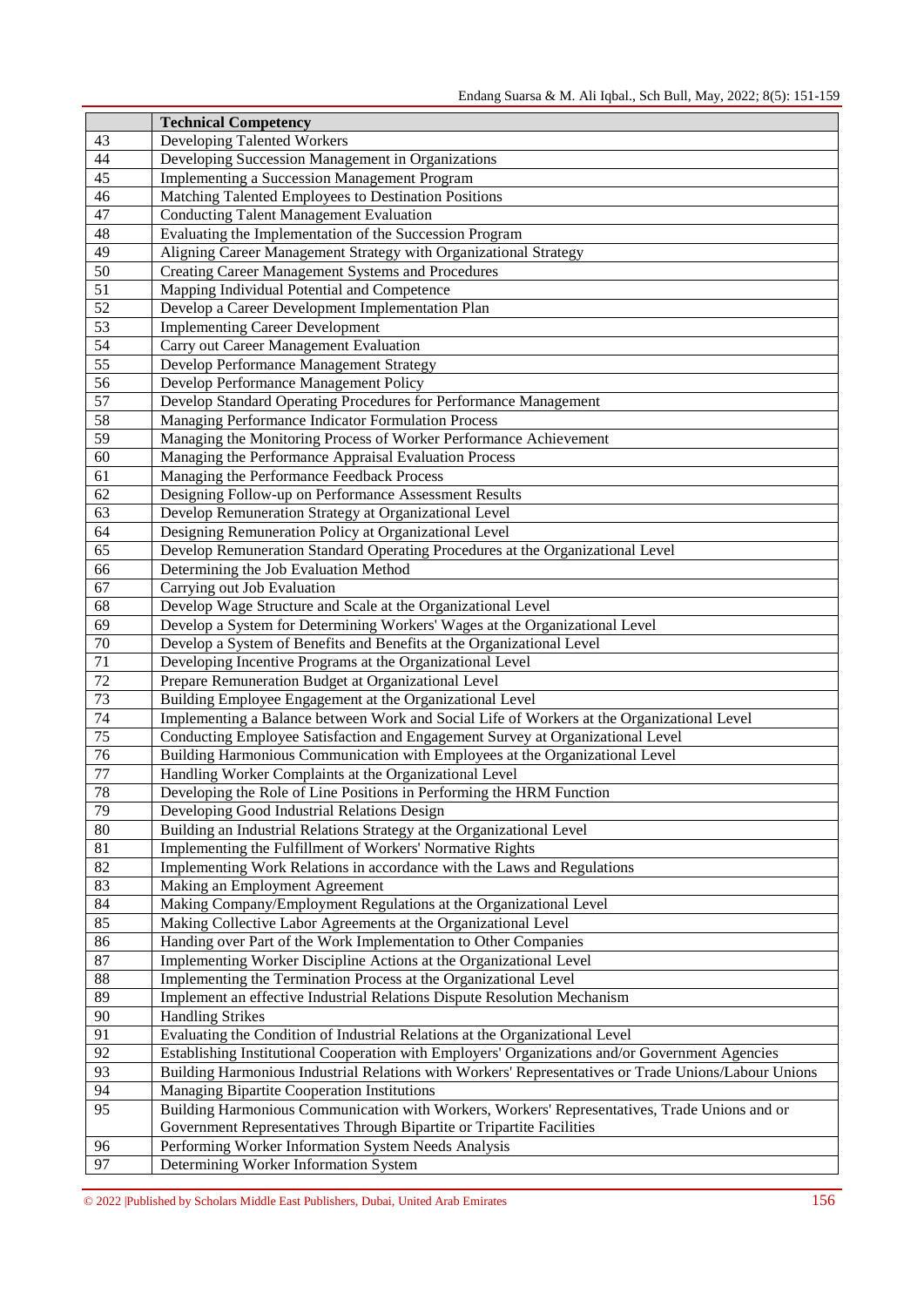|                  | <b>Technical Competency</b>                                                                                    |
|------------------|----------------------------------------------------------------------------------------------------------------|
| 98               | Evaluating Data Presentation Accurately and Precisely according to Organizational Needs                        |
| 99               | Doing Wage Administration                                                                                      |
| 100              | <b>Calculating Overtime Wages</b>                                                                              |
| 101              | Managing Social Security Program                                                                               |
| 102              | Performing Worker Administration                                                                               |
| 103              | Handling Interstate Worker Administration                                                                      |
| 104              | Evaluating Employee Satisfaction with Employee Administration Services                                         |
| 105              | Carry out control over requests for procurement of goods/services                                              |
| 106              | Ensure products/services are in accordance with company standards and needs                                    |
| 107              | Considering the effectiveness and efficiency of the products/services used                                     |
| 108              | Ensuring needs with availability                                                                               |
| 109              | Conduct vendor selection according to selection criteria                                                       |
| 110              | Designing office layout                                                                                        |
| 111              | Ensuring tidiness, safety, health, and comfort in the workplace environment                                    |
| 112              | Carry out maintenance carried out without prior planning                                                       |
| 113              | Carry out maintenance that is organized and carried out based on a previous planning and control               |
| 114              | Create and distribute a list/inventory of equipment/facilities and their locations, equipment history,         |
|                  | manuals, recap data, inspection schedules, status labels and procedures and procedures for use                 |
| 115              | Carry out the supervisory function on every project carried out related to the improvement or development      |
|                  | carried out                                                                                                    |
| 116              | Supervise people, machines, and materials and methods related to Occupational Health and Safety                |
| $\overline{117}$ | Provide, place, and check fire prevention equipment                                                            |
| 118              | Provide disposal                                                                                               |
| $\overline{119}$ | Provide, place, and check the availability of first aid kits and medicines                                     |
| $\overline{120}$ | Ensuring the availability of adequate electricity and electrical equipment for all work operational activities |
| 121              | Distributing letters/documents/goods/communication tools                                                       |
| 122              | Ensure the availability of accommodation and transportation                                                    |
| 123              | Arrange for inspection and use of Vehicles and drivers                                                         |
| 124              | Procurement of the provision of security services                                                              |
| 125              | Procurement of the provision of cleaning services                                                              |
| 126              | Planning, Providing, and Distributing Office Stationery Needs                                                  |
| 127              | Arrange and provide official travel accommodation                                                              |
| 128              | Evaluate the performance of third parties periodically                                                         |
| 129              | Arrange pick-up and reception of guests                                                                        |
| 130              | Evaluate the experience and satisfaction with the services received by employees                               |

**Tabel-6: Technical Competency Level Departement HRGA PT TCO**

| Level   | <b>Description</b>                                                 |
|---------|--------------------------------------------------------------------|
| Level 1 | Limited knowledge, unable to carry out alone without guidance      |
| Level 2 | Sufficient knowledge, able to carry out on their own               |
| Level 3 | Qualified knowledge, able to plan and implement                    |
| Level 4 | Expert knowledge, able to formulate, plan, implement, and evaluate |

#### **Measurement of Ideal Competence for Each Position**

Based on the measurement of superior competence in the position of VP of Corp. HR & GA, the prioritized competencies are skills related to strategic management that have a direct impact on the company's business, such as: Formulating HR Management Strategies and Policies that are in line with Organizational Strategy, formulating organizational policies, determining employee needs, formulating organizational needs, formulating organizational problems, and formulate corporate cultural values, determine the method of job evaluation. Thus, behavioral competencies related to this are obtained in the form of Business orientation, forming a judgment,

identification with management, vision, coaching, controlling progress, discipline, managing networking, to political sensitivity.

Based on the measurement results of ideal competencies in the position of Industrial Relations Manager, the prioritized competencies are skills related to management that have a direct impact on industrial relations harmony, such as: Establishing communication with trade unions, workforce offices, carrying out disciplinary actions, making work agreements. Thus, behavioral competencies related to this are obtained in conflict management, negotiating,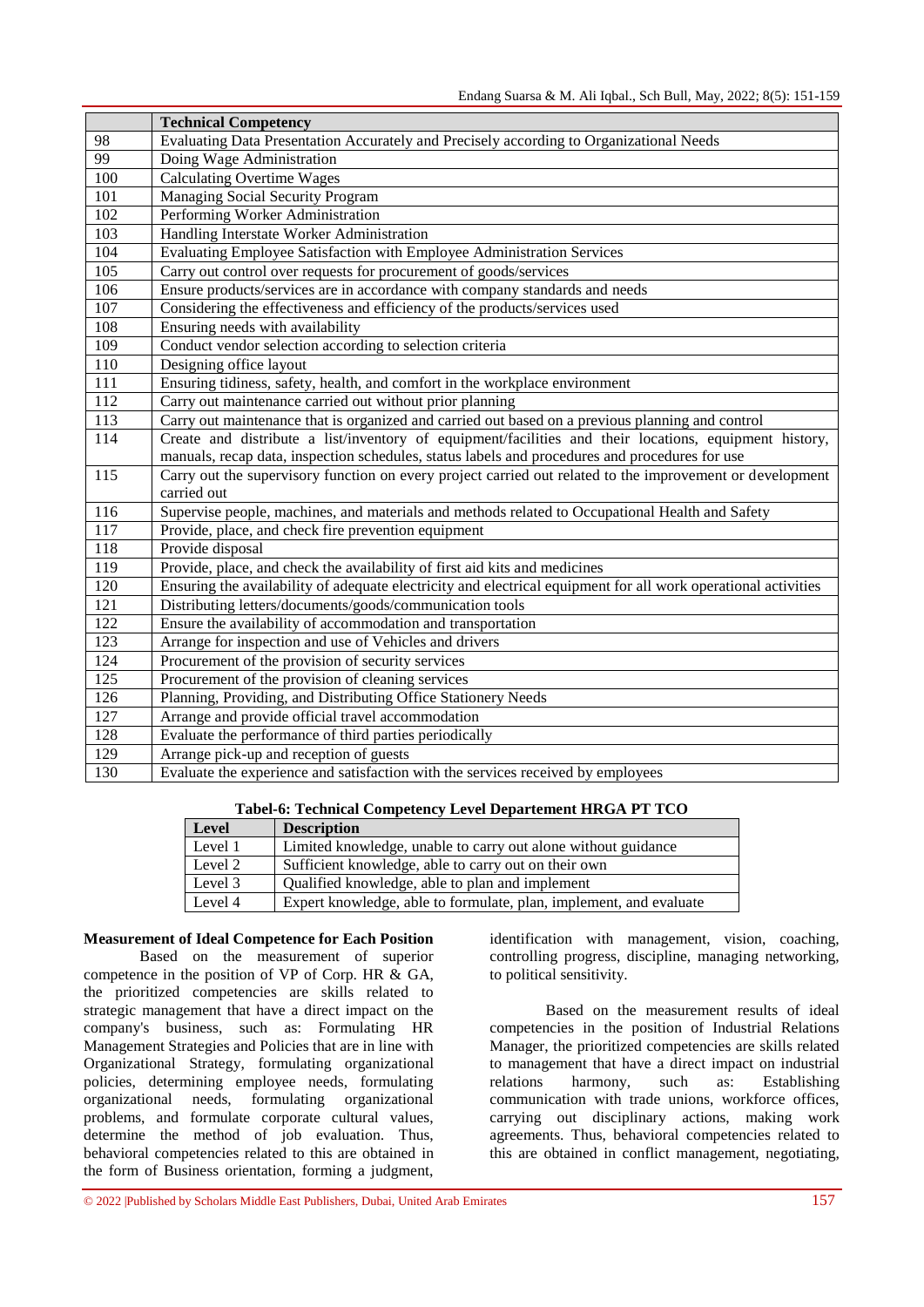political sensitivity, decisiveness, forming judgment, persuasiveness, and adaptability.

Based on the measurement of ideal competencies in the General Affairs Manager position, the prioritized competencies are skills related to the management and support of operational activities such as asset management, facility management, and<br>accommodation management. Thus, behavioral accommodation management. Thus, behavioral competencies related to this are obtained from attention to detail, customer orientation, managing, focus on quality, and controlling progress.

Based on the measurement of ideal competencies in the HR Operations Manager position, the prioritized competencies are skills related to HR operational management, such as: making organizational structures, designing remuneration strategies, and talent management. Employee development strategy. Thus, behavioral competencies related to this are obtained in the form of Business orientation, forming a judgment, identification with management, vision, developing employees, organization sensitivity, and planning & organizing.

Based on the measurement results of superior competence in the position of Industrial Relations Assistant Manager, the competency map is the same as in the position of Industrial Relations Manager, only the level of competence is focused on industrial relations, which are direct interactions such as Building communication with trade unions, carrying out disciplinary actions, terminating relations work.

Based on the measurement results of the superior competence in the Industrial Supervisor position, the competency map is the same as in the Industrial Relations Assistant Manager position. The level of competence is lower related to a smaller scope of work with the same focus on industrial relations, direct interactions such as communication with trade unions, implementing disciplinary action, and terminating employment.

Based on the measurement results of the superior competence in the position of General Affairs Assistant Manager, the prioritized competencies are skills related to the management and support of operational activities such as asset management, facility management, and accommodation management. Thus, behavioral competencies are obtained through attention to detail, customer orientation, managing, focus on quality, and initiative, to result in orientedness.

Based on the measurement of ideal competencies in the General Affairs Supervisor position, the preferred competencies are skills related to the management and support of operational activities such as asset management, facility management, and accommodation management. Thus, behavioral competencies are obtained through attention to detail, customer orientation, managing, focus on quality, and initiative, to result in orientedness.

# **CONCLUSION**

The results of the preparation of the PT TCO competency model that will be applied to the PT TCO HR & GA Department contain a total of four (4) core competencies, fifty-three (53) behavioral competencies, and 130 technical competencies. The competency level standards can apply to anyone holding the relevant position if the job description does not change. In addition, it is also obtained an overview of the same position clump; different levels of positions have the same competency model but different levels of competency standards.

For further research, it is recommended to apply the competency model prepared for standardized HR management to be used as a reference for compiling a competency model adapted to the company's conditions. The recommended measurement method is Multi-rater to maintain the validity and reliability of the standard measurement results. To ensure the accuracy of the data, preparations can also be made in the form of assessor training, especially at lower levels.

In addition, the company is expected to implement the same competency formulation model for other departments or divisions to be able to map all positions in the company. Considering the importance, if there are no human resources available within the company who specialize in compiling competency models, it is highly recommended to recruit experts to assist in the smooth development of objective and reliable competency models.

The company is also expected to constantly update job descriptions linked to the entire series of competency models and explicitly carry out core competencies, especially by top management, so that all employees can see them even at the grassroots level.

# **REFERENCES**

- Abdul Hamid Abdullah, R. M. (2011). The Development of Human Resource Practitioner Competency Model Perceived by Malaysian Human Resource Practitioners and Consultants: A Structural Equation Modeling (SEM) Approach. *International Journal of Business and Management*.
- Bennett, J. M. (2015). *The Sage Encyclopedia of Intercultural Competence.* California: Sage Publications, Inc.
- Bruce Griffiths, E. W. (2015). *Competencies at Work. Providing a Common Language for Talent Management.* New York: Business Expert Press, LLC.